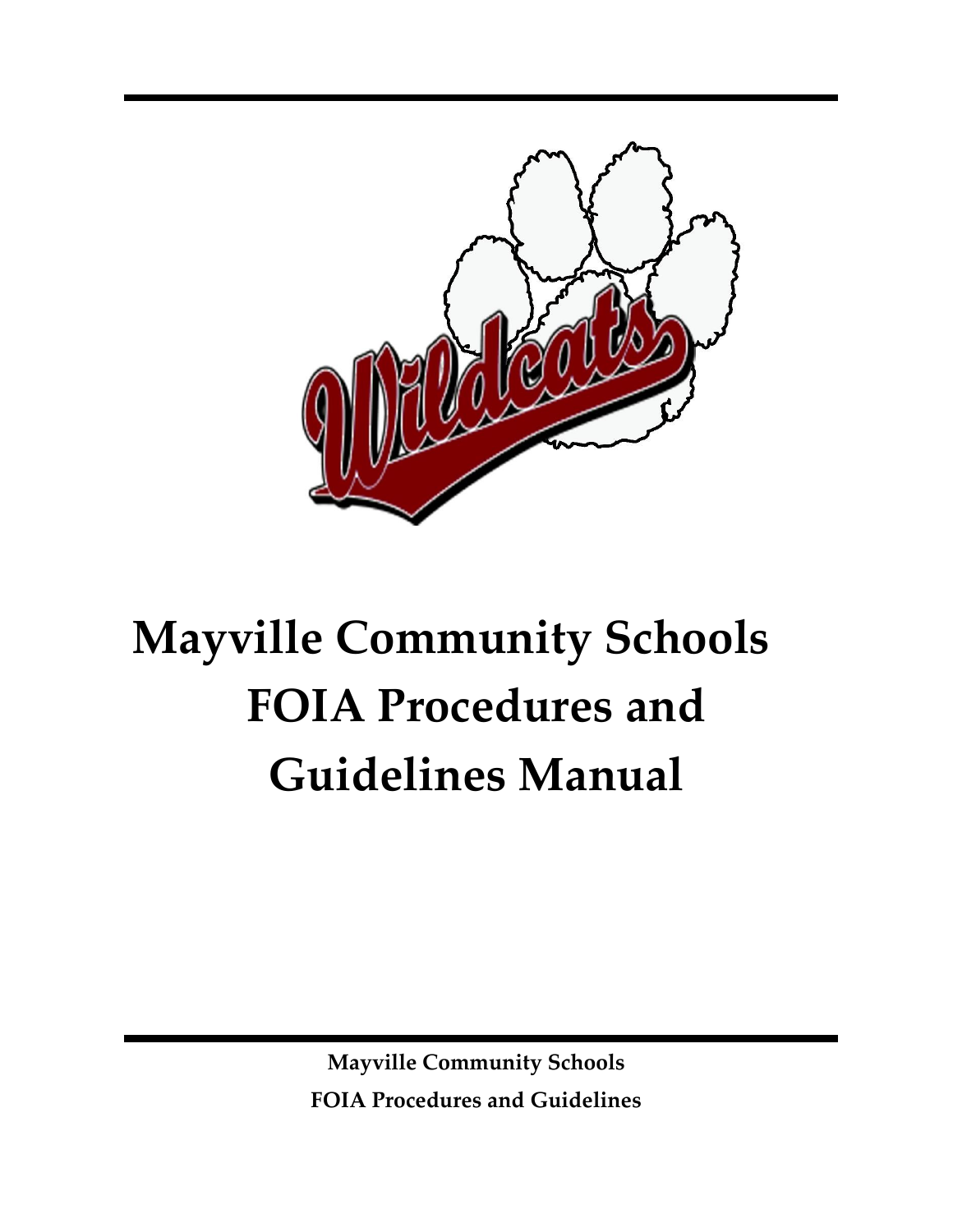## **Table of Contents**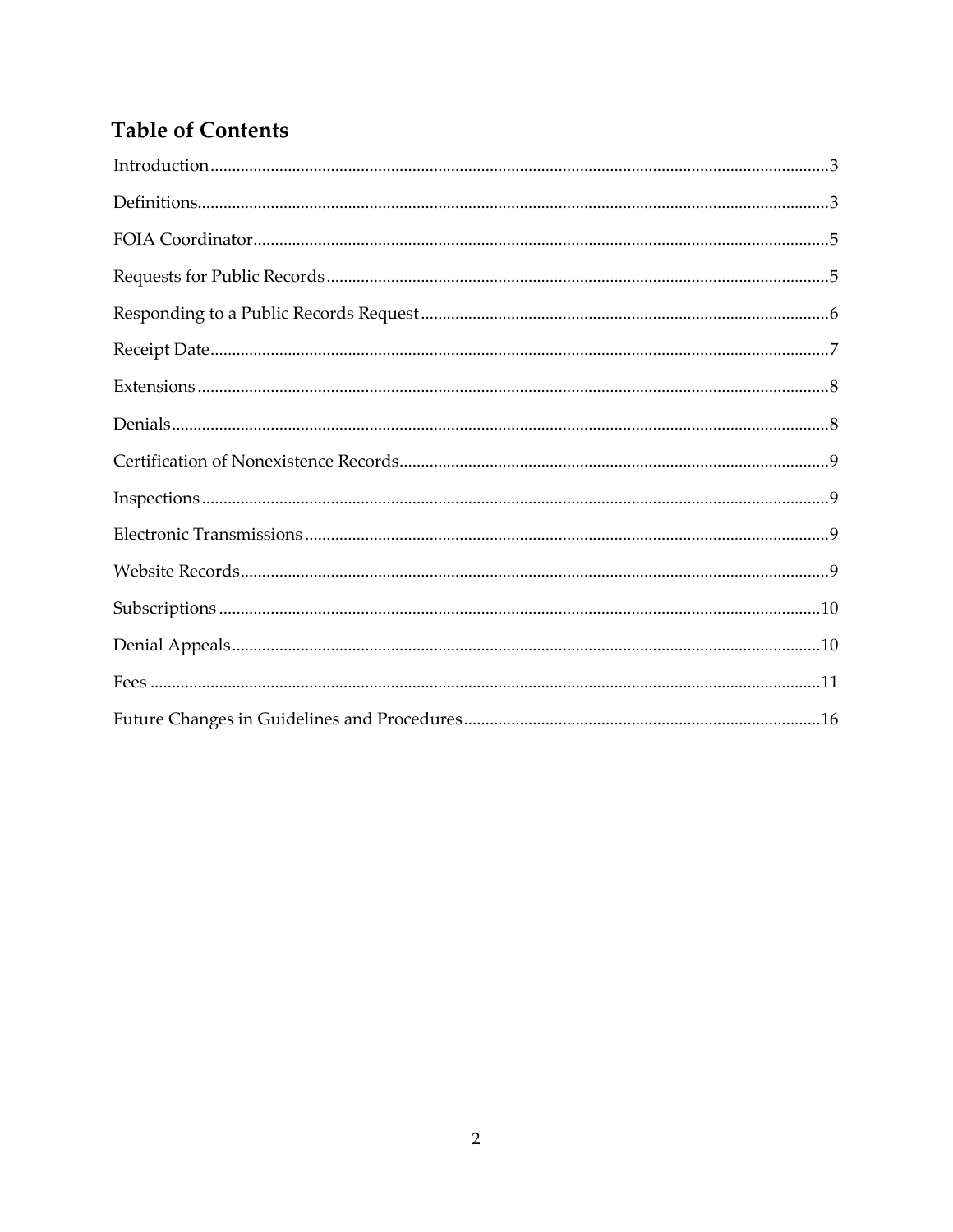## <span id="page-2-0"></span>**Introduction**

As a public body under the Freedom of Information Act, the District has developed the following procedures and guidelines to implement and assure compliance with FOIA. The District has also created a written public summary of the specific procedures and guidelines explaining how to submit written requests to the District and how to understand the District's written responses, deposit requirements, fee calculations, and avenues for challenge and appeal. The procedures, guidelines and written public summary shall be posted on the District's website.

The District shall ensure that free copies of the procedures and guidelines and public summary are readily available for public dissemination upon request at the District's central office. Both documents shall also be included with every written response to a public record request. However, this requirement may be satisfied by providing the requestor with the website link to the documents in lieu of providing paper copies in the response. The documents are available on the District's website at www.mayvilleschools.org

Pursuant to the procedures and guidelines, the District's nonexempt public records, as defined under FOIA, are available for public inspection and/or copying. The rights and obligations of the District and requestors under FOIA are subject to MCL 15.231, et seq.

Inspection of records by the general public shall be limited to the regular office hours of the building or office that houses the records. Copies of records that are not exempt from disclosure will be available on request.

The District receives numerous requests or inquiries that are not public record requests under FOIA. This includes information readily available on the District's website, pamphlets, looseleaf publications and other printed materials produced for public information and disclosure, such as the District's FOIA Procedures and Guidelines. These day-to-day inquiries to the District for information shall be handled appropriately by District staff under rules established by the District or building administration.

#### <span id="page-2-1"></span>**Definitions**

Unless indicated otherwise, the following definitions apply to the District's procedures and guidelines for receiving and processing requests for public records:

*District:* Mayville Community Schools

*FOIA:* The Michigan Freedom of Information Act.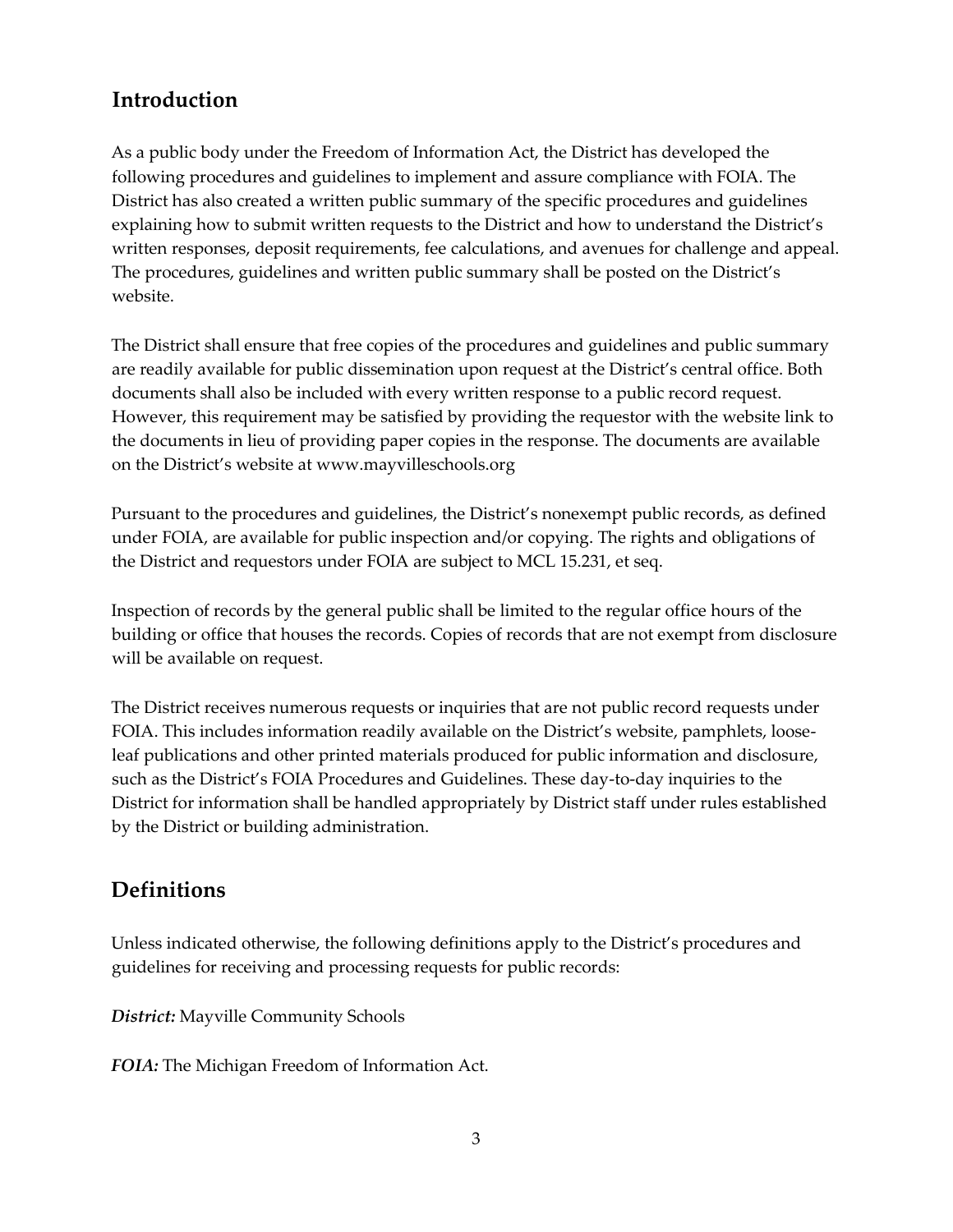*FOIA Coordinator:* The individual designated by the District with authorization by the Board of Education to accept and process requests for public records and to decide denials under FOIA. Whenever the term "FOIA Coordinator" appears in these procedures and guidelines, the words "or designated representative" shall be assumed to follow. The delegation of authority of administrative action does not relieve the FOIA Coordinator of the responsibility of the actions of such designated representatives.

*Person:* An individual, corporation, limited liability company, partnership, firm, organization, association, governmental entity or other legal entity. Person does **not** include an individual serving a sentence of imprisonment in a state or county correctional facility in this state or any other state, or a federal correctional facility.

*Public Record*: A writing prepared, owned, used, in the possession of or retained by the District in the performance of an official function from the time it is created.

*Redact:* To black out exempt information on an otherwise nonexempt record.

*Requestor:* An individual who has submitted a public records request under FOIA to the District.

*Unusual Circumstances:* Any one or a combination of the following, but only to the extent necessary for the proper processing of a request:

- (1) The need to search for, collect, or appropriately examine or review a voluminous amount of separate and distinct public records pursuant to a single request.
- (2) The need to collect the requested public records from numerous field offices, facilities or other establishments that are located apart from the particular office receiving or processing the request.

*Writing:* Handwriting, typewriting, printing, photostating, photographing, photocopying and every other means of recording, including letters, words, pictures, sounds or symbols, or combinations thereof, and papers, maps, magnetic or paper tapes, photographic films or prints, microfilm, microfiche, magnetic or punched cards, discs, drums, or other means of recording or retaining meaningful content.

*Written Request*: A writing that asks for information and includes a writing transmitted by facsimile, electronic mail or other electronic means.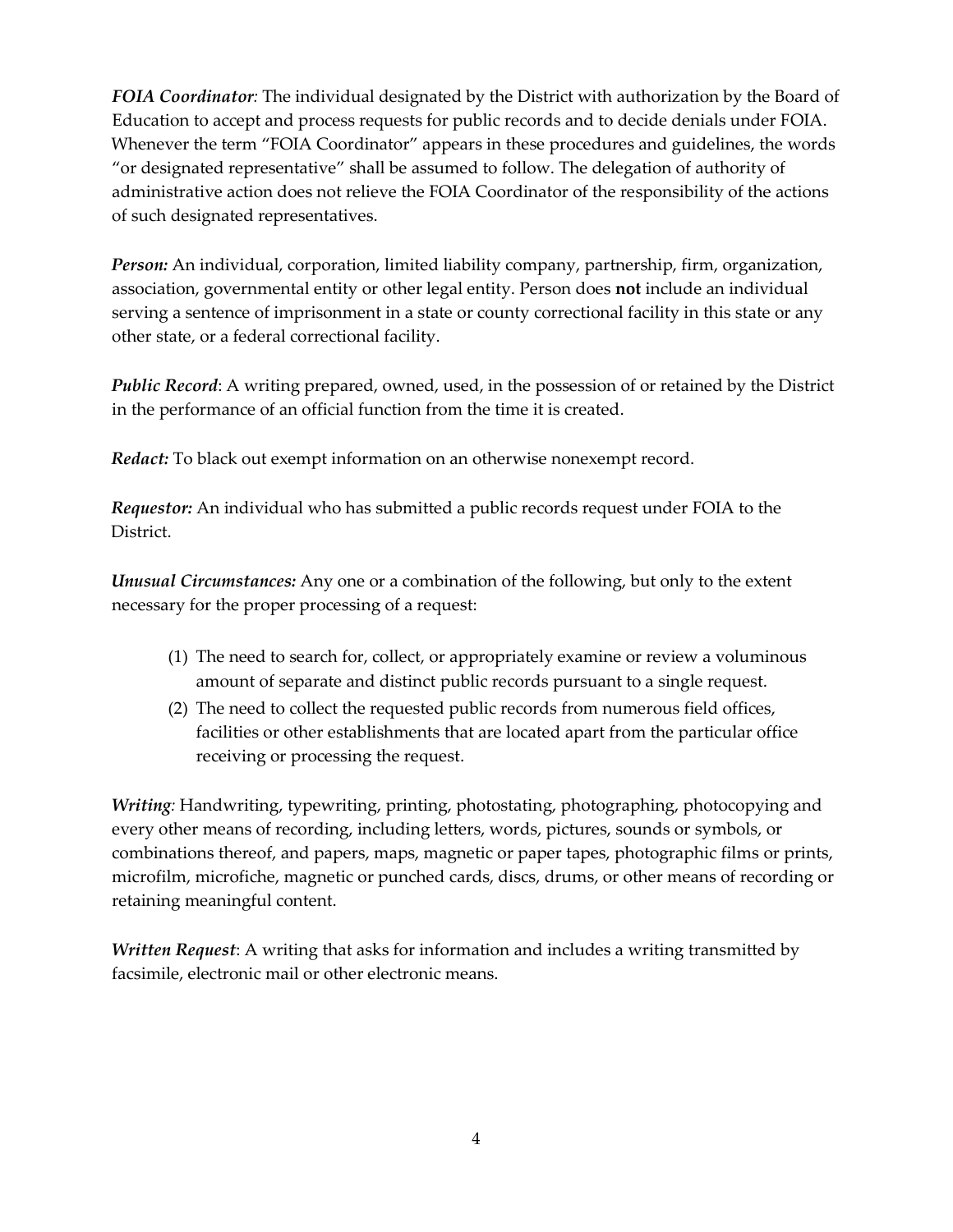## <span id="page-4-0"></span>**FOIA Coordinator**

The Superintendent shall serve as the District's FOIA Coordinator. He or she is authorized to designate other District staff to act on his or her behalf to accept and process written requests for the District's public records and approve denials.

The FOIA Coordinator shall perform the following duties:

- Logs public records request received by the District.
- Determines whether requested records/information exist under the name given by the requestor or by another name reasonably known to the District.
- Determines whether part or all of requested records is exempt and separates exempt from nonexempt records.
- Reviews records to be collected to determine estimated costs, if applicable, to be charged or waived due to indigency.
- Prepares necessary fee estimates based on the District's standard fee schedule and forwards the estimates to the requestor.
- Forwards response to the public records requestor within five business days of receipt of the request or within 15 business days, if an extension was claimed.
- Where applicable, upon receipt of required payments, mail requested records.
- Retains and maintains a copy of all written requests for public records on file for no less than one year.
- Consults with District legal counsel regarding legal issues associated with FOIA compliance.

#### <span id="page-4-1"></span>**Requests for Public Records**

Any person (see "Definitions" above) can make a public records request under FOIA.

Requests to inspect or copy public records must be made in writing (including facsimile, email or other electronic transmission) to the FOIA Coordinator for the requested record(s) or his/her designee, and shall sufficiently describe the record to make compliance practicable by enabling the coordinator to identify and locate the record. If available, the date and title of the requested document should be included. Requests should include information broad enough to specify all desired information, but narrow enough to be practical when the date and title are unknown.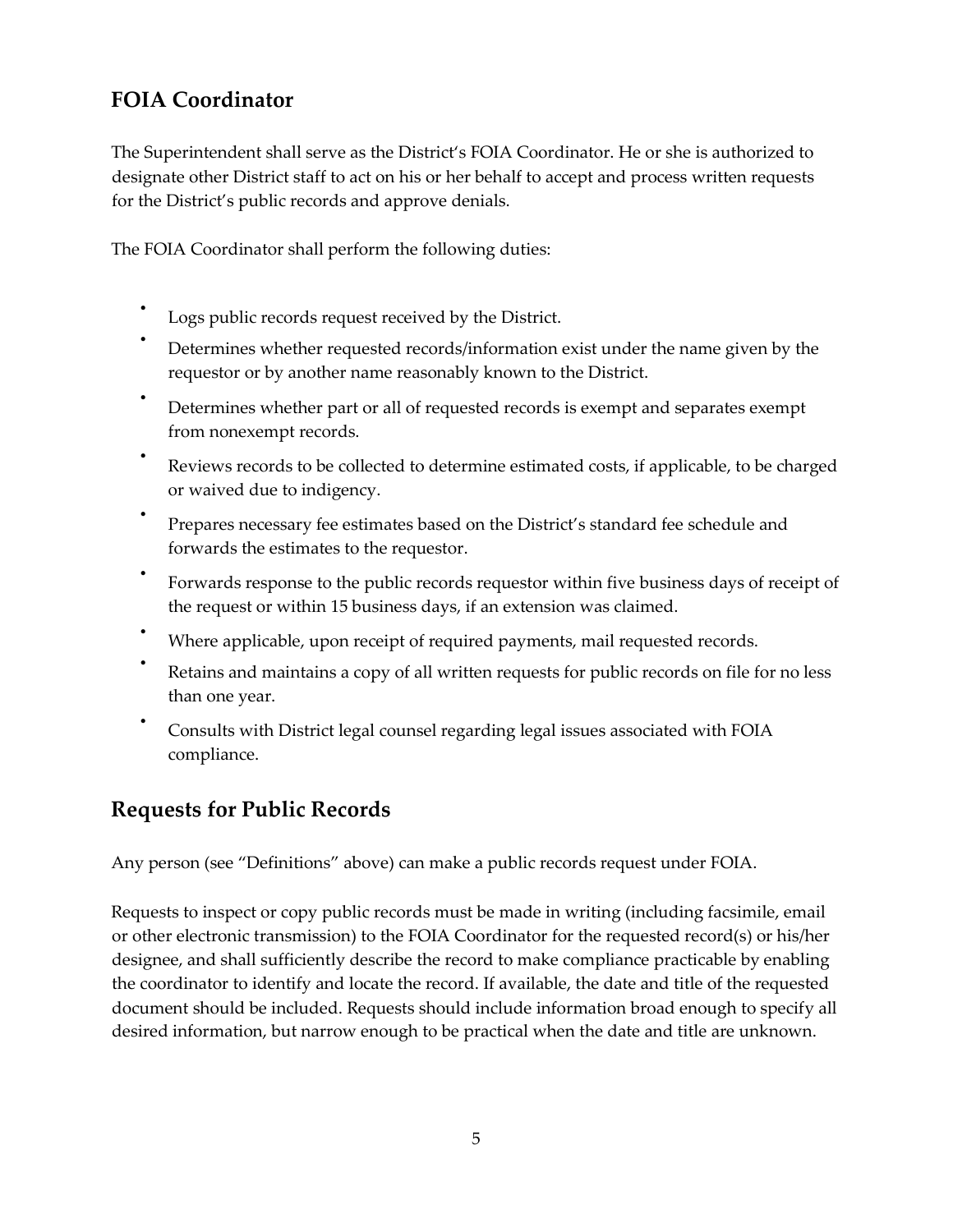District staff shall forward written requests for public records to the FOIA Coordinator in a manner that is timely, consistent and in compliance with applicable law. All requestors will be treated equally unless a law specifically provides otherwise.

Requestors may include a contact telephone number in their request to allow a District employee to make contact to resolve issues, clarify the scope of a request or help identify a specific document containing the information sought.

FOIA only applies to existing records and does not require the District to collect information not available, or to research or answer questions. The District is only required to look for an existing record or document in response to a public records request. The District is not obligated to create a new record to comply with a request. However, when records are maintained in an electronic format, the District may be required to retrieve information in response to a public records request, which may result in the creation of a new document when the data is printed out on paper or saved in another type of electronic format.

The FOIA Coordinator shall file all requests and their dispositions in his/her office and make such reports as are requested by the Board. Filed requests shall be held for a period of at least one year.

## <span id="page-5-0"></span>**Responding to a Public Records Request**

The FOIA Coordinator shall first determine the scope of the public records request, which involves estimating the time required to search for, examine, separate/delete exempt information and/or copy the requested records.

The FOIA Coordinator shall then respond to a public records request within five business days unless otherwise agreed to by the requestor in writing. The receipt day shall be counted as day zero.

The FOIA Coordinator's response shall do one of the following:

- Grant the request.
- Issue a written notice denying the request.
- Grant the request in part and issue a written notice denying the request in part.
- Issue a notice extending for not more than 10 business days the period in which the District shall respond to the request.
- Issue a written notice indicating that all or a portion of the requested information is available on the District's website.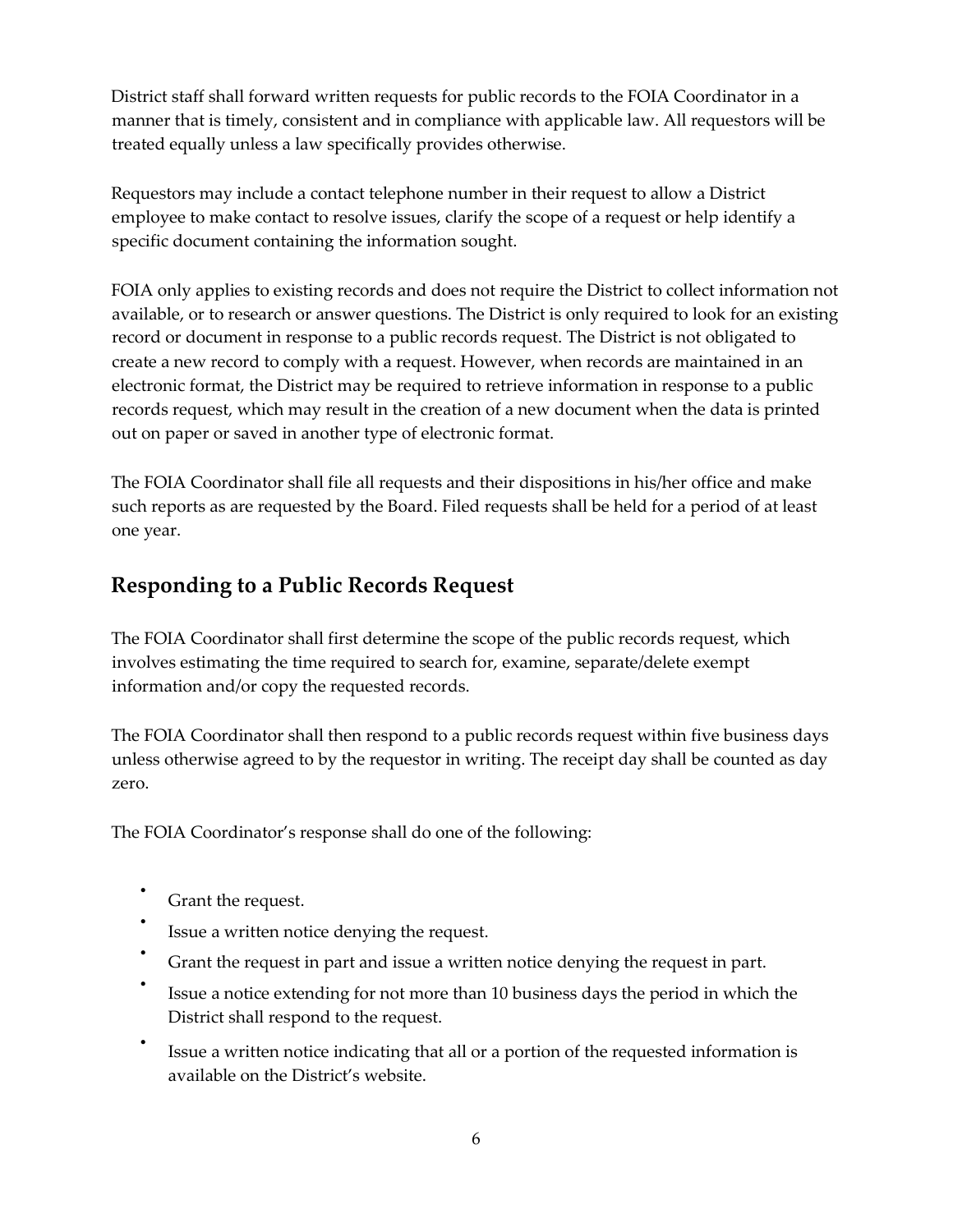If applicable, the FOIA Coordinator shall inform the person making the request of the estimated cost for processing the request. If the estimated cost exceeds \$50, the Coordinator shall require a good faith deposit of one-half of the estimated fee before processing the request. (See Fee Deposits on page 14.)

If the District plans to charge a fee in response to a public records request, the FOIA Coordinator shall issue a detailed fee itemization to the requestor and require that payment be made in full for the allowable fees associated with granting the request before the requested information is delivered.

Copies of the procedures, guidelines and public summary shall be included with every written response to a public records request. This requirement may be satisfied by providing the requestor with the website link to the documents in lieu of providing paper copies in the response. The documents are available on the District's website at www.mayvilleschools.org.

**Late Responses.** If the District does not respond to a written request in a timely manner as required by FOIA, the fees for labor costs may be reduced by five percent for each day the District exceeds the time permitted under FOIA for a response to a public records request, with a maximum 50 percent reduction. The reduction shall apply if the late response was willful and intentional and the written request included language that conveyed a response for information within the first 250 words of the body of a letter, facsimile or electronic mail attachment, or specifically included the words, characters or abbreviations for "freedom of information," "information," "FOIA," "copy" or a recognizable misspelling of such, or appropriate legal code reference for this act, on the front of an envelope , or in the subject line of an electronic mail, letter or facsimile cover page. The reduction shall be noted on the detailed fee itemization.

## <span id="page-6-0"></span>**Receipt Date**

Receipt date for electronically transmitted requests is the business day after the electronic transmission is made. If a written request is sent by electronic mail and delivered to the District's spam or junk mail folder, the request is not received until one day after the District first becomes aware of the written request. The District shall note in its records both the time a written request is delivered to its spam or junk mail folder and the time the District first becomes aware of that request. The FOIA Coordinator shall review District spam and junk mail folders on a monthly basis.

For all other requests, receipt date is the day the request is received anywhere within the District.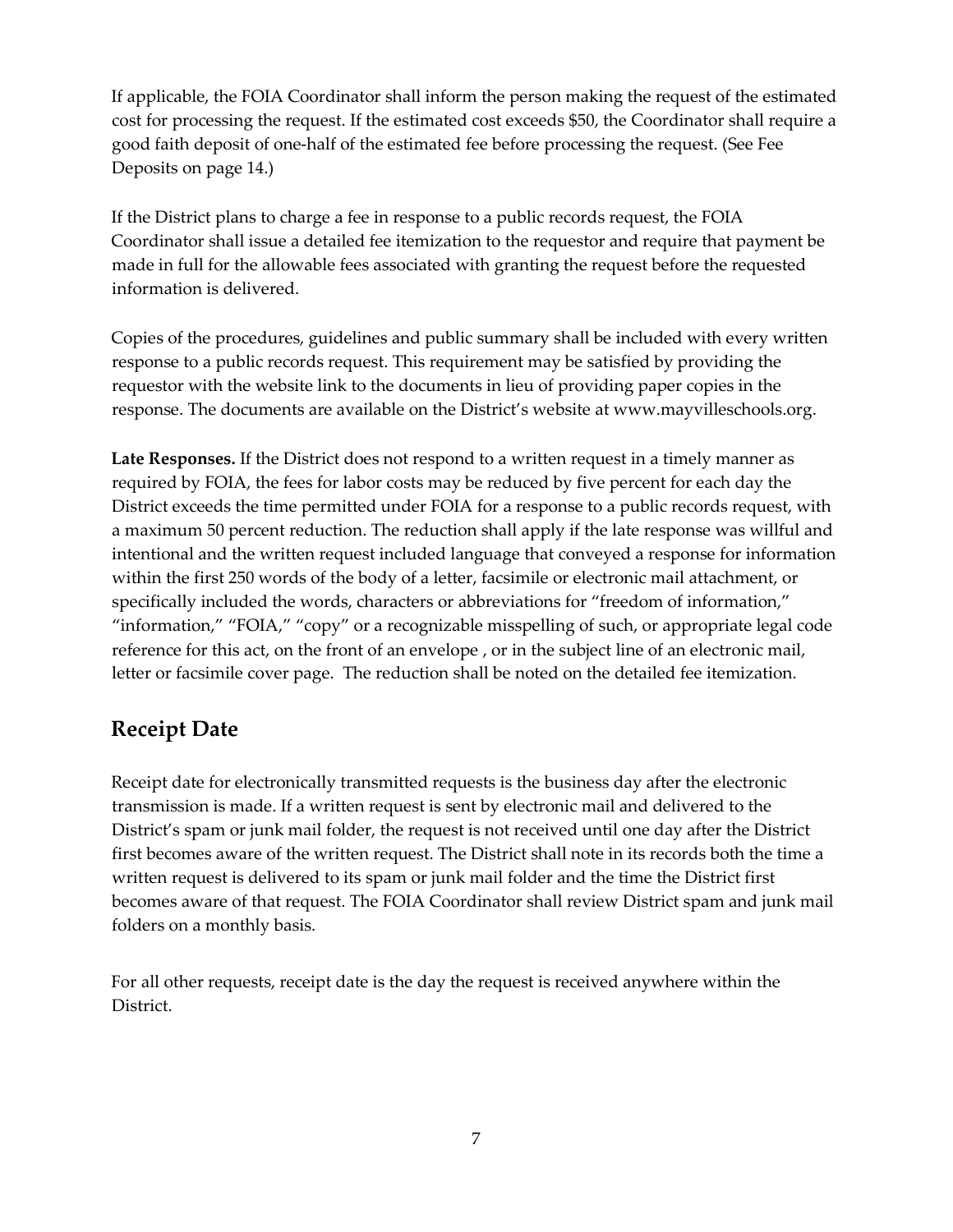#### <span id="page-7-0"></span>**Extensions**

With respect to records that are determined not to be available or when there needs to be a delay in responding to the request because of unusual circumstances, the FOIA Coordinator will document the reason in a response that will be sent to the requestor as soon as possible. The District may extend the time responding to a FOIA request by no more than 10 business days. The response period, including the extension, must total no more than 15 business days from the receipt date.

Reasons for the extension may include, but are not limited to:

- Records are at another location.
- Need to locate and review a large number of records.
- Complexity of the request requires additional time for an adequate response.

An extension response will be issued by the FOIA Coordinator within the original five-day response period and will include the following information:

- Date the request was received by the District.
- Notification of the extension and the reason for it.
- Date by which a response will be issued.

#### <span id="page-7-1"></span>**Denials**

The FOIA Coordinator shall examine each request to determine whether the record requested is exempt from disclosure under FOIA. If the FOIA Coordinator determines that the record is exempt or partially exempt from disclosure, he or she shall issue a signed written notice denying the request in full or in part. Such a denial shall be made within five days of receipt of the request unless otherwise agreed to by the requestor in writing, and shall include an explanation for the full or partial denial.

If the separation of exempt and nonexempt material is readily apparent to a requestor, the District shall generally describe the material exempted unless that description would reveal the contents of the exempt information and defeat the purpose of the exemption. A denial notice shall include this description if applicable.

The notice shall also include a full explanation of the requestor's right to seek an appeal of the denial to the District's Board of Education (see Fee Appeals on page 14) or to seek judicial review of the denial in circuit court and receive attorneys' fees and damages if the court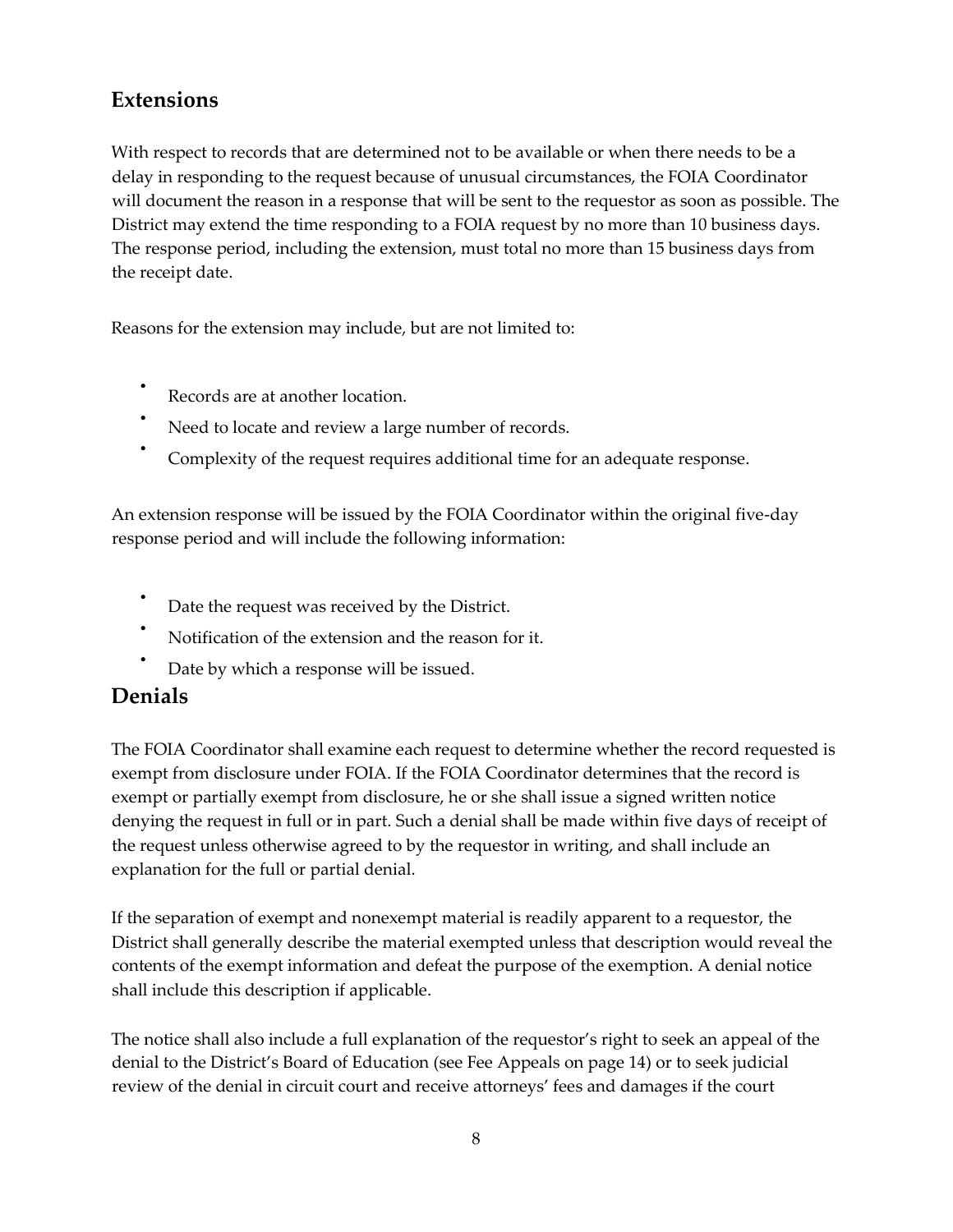determines the District violated FOIA and orders disclosure of all or a portion of a public record.

#### <span id="page-8-0"></span>**Certification of Nonexistence Records**

If the District denies a public records request because the record as identified by the requestor does not exist, the District shall certify the nonexistence of the record. The FOIA Coordinator shall respond to the request by issuing a certificate that attests the public record does not exist under the name given by the requestor or by another name reasonably known to the District.

## <span id="page-8-1"></span>**Inspections**

The District will provide access to facilities during normal business hours for requestors wishing to examine and take notes from public records. If the records are available on the District's website, the District may refer the requestor to the website location in its response to the request.

Records may be inspected only at the Office of the FOIA Coordinator or at such other location as determined by the FOIA Coordinator, and may not be removed by the requestor during the inspection. To ensure the integrity of District files, a member of the District staff must be present throughout the inspection.

## <span id="page-8-2"></span>**Electronic Transmissions**

At the request of the requestor, the FOIA Coordinator shall make the arrangements for the record to be transmitted electronically via the medium selected by the requestor if the District has the technological capability to comply with the request.

If the transmission is by USB flash drive, the requestor is to provide the device at least 24 hours in advance. If the transmission is by email, the requestor must provide the proper address.

## <span id="page-8-3"></span>**Website Records**

If the FOIA Coordinator knows or has reason to know that all or a portion of requested information is available on the District's website, the District shall notify the requestor in its written response that all or a portion of the requested information is available on its website. The response, to the degree practicable in the specific instance, shall include a specific webpage address where the requested information is available.

If the requestor stipulates that the public records must be provided in a paper format or in a specific form of electronic media, the District shall provide the records in the requested format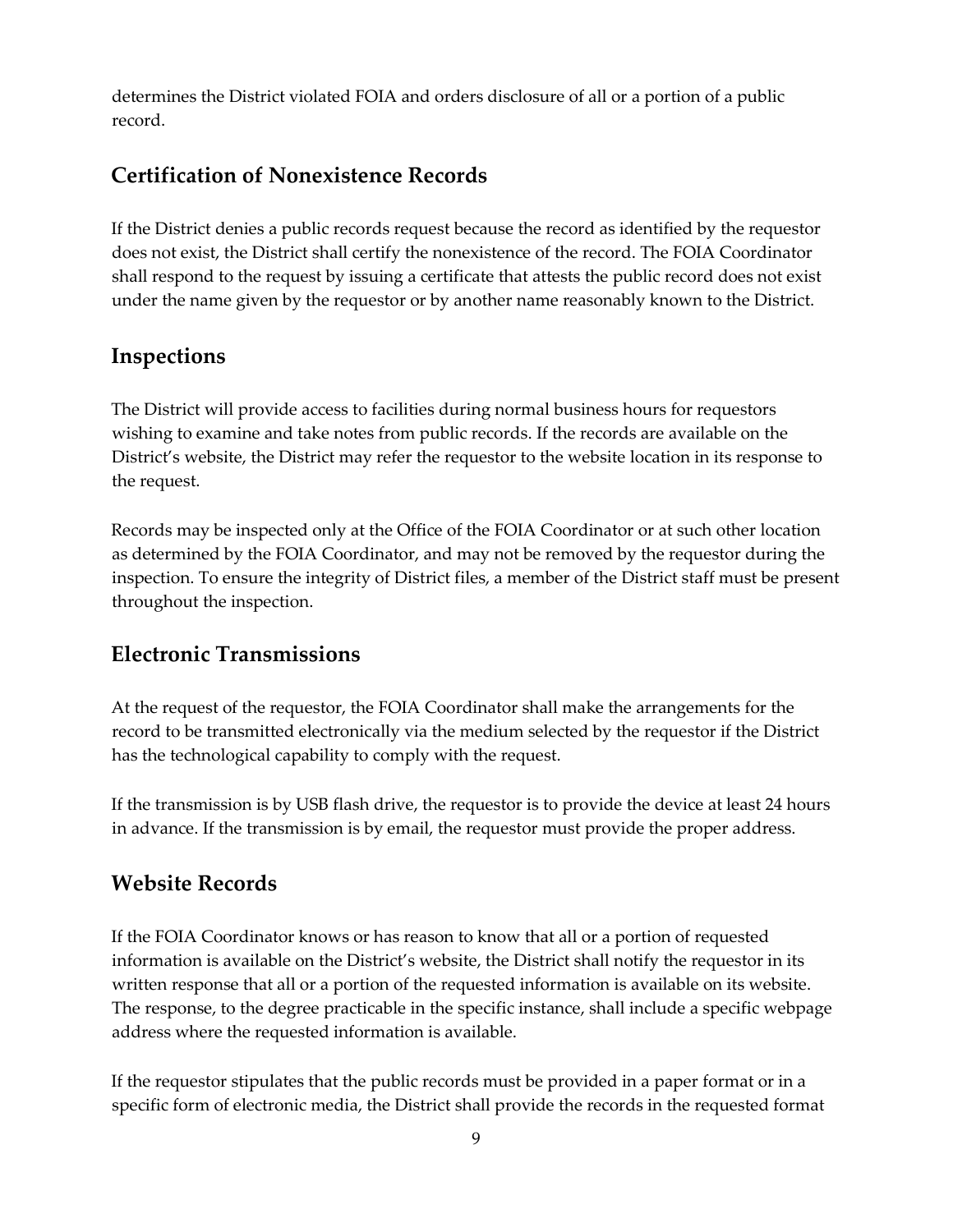and charge the appropriate fee, which shall include a 100 percent fringe benefit multiplier that shall not exceed the actual costs of providing the information in the specified format.

Any public records available on the District's website are exempt from any fees associated with separating and deleting of exempt information from nonexempt information.

On the detailed fee itemization, the District shall separate the requested public records that are available on its website from those that are not available on the website and shall inform the requestor of the additional charge to receive copies of what is available on the District's website.

## <span id="page-9-0"></span>**Subscriptions**

A person has a right to subscribe to future issuances of public records that are created, issued or disseminated on a regular basis. Requests for a subscription to documents or records regularly produced by the District must be accompanied by appropriate payment of estimated fees for the period of the subscription or by a credit card record to be used to charge fees on an ongoing basis. Subscriptions may run for up to six months and are renewable.

## <span id="page-9-1"></span>**Denial Appeals**

If a request to inspect or copy a record is denied, the person making the request may commence a civil action in circuit court to compel the District's disclosure of the public records.

Or, the requestor may appeal the decision by submitting the appeal to the President of the District's Board of Education for scheduling on the agenda of the next Board meeting. The written appeal shall state the word "appeal" and detail the reason(s) for requesting reversal of the denial.

The Board is not considered to have received the written appeal until the first regularly scheduled Board meeting following the submission of the written appeal.

The Board shall, within 10 business days after receiving the written appeal, do one of the following:

- Reverse the disclosure denial.
- Issue a written notice to the requestor upholding the disclosure denial.
- Reverse the disclosure denial in part and issue a written notice to the requestor.
- Under unusual circumstances, issue a notice extending for not more than 10 business days the period during which the Board shall respond to the appeal.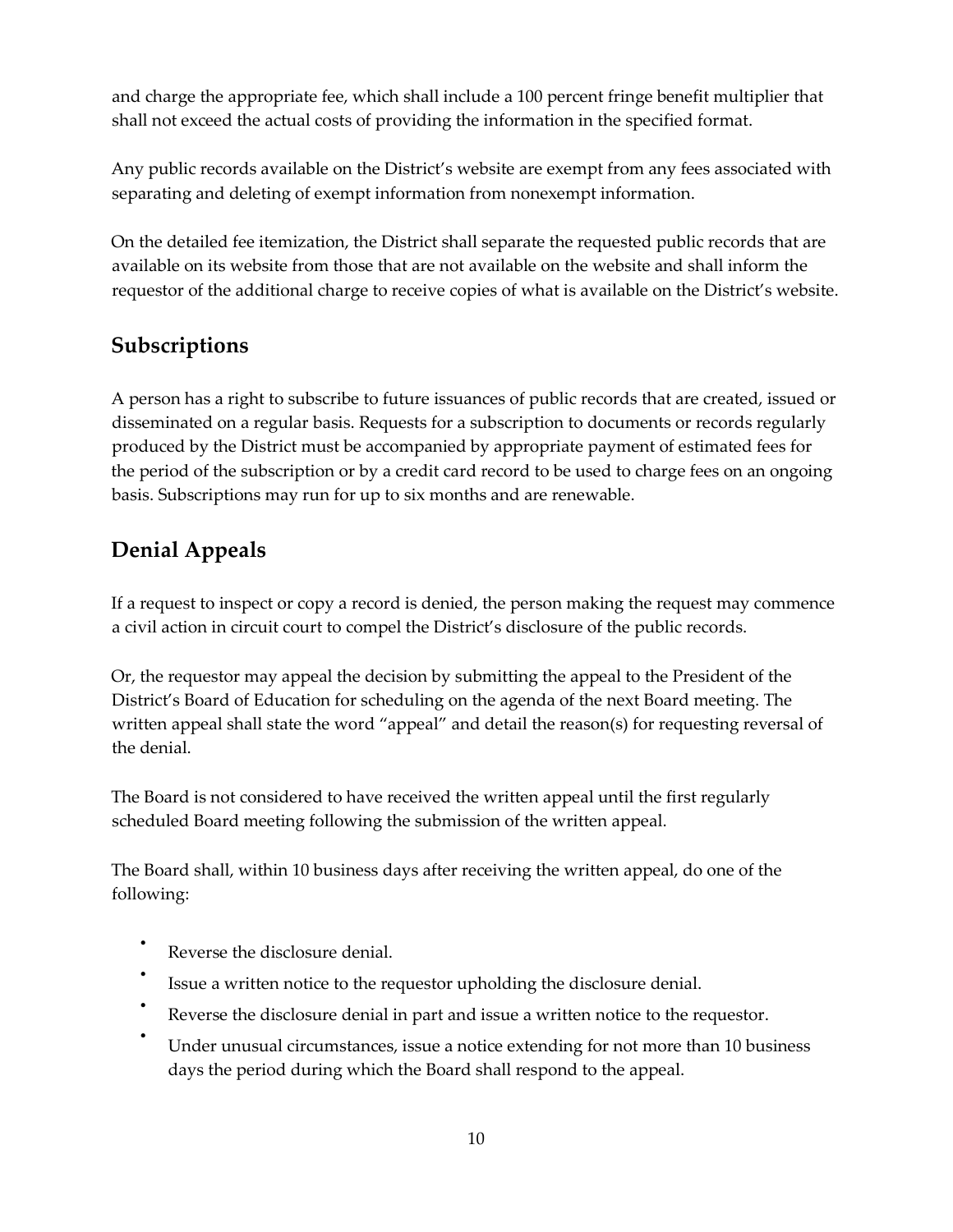If the Board of Education fails to respond to the appeal, or if the Board upholds all or a portion of the disclosure denial that is the subject of the written appeal, the requestor may seek judicial review of the nondisclosure by a commencing a civil action in circuit court.

The requesting partying also has the right to receive attorneys' fees and damages as provided in Section 10 of FOIA if, after judicial review, the circuit court determines the District has not complied with FOIA and orders disclosure of all or portions of the public record.

#### <span id="page-10-0"></span>**Fees**

"Fee" means the total fee or any component of the total fee calculated under Section 4 of FOIA, including any deposit.

The District may charge a fee for a public records search, for the necessary copying of a public record for inspection or for providing a copy of a public record under the District's procedures and guidelines. The fee shall be limited to actual mailing costs and to the actual incremental cost of duplication or publication including labor, the cost of search, examination, review, and the deletion and separation of exempt from nonexempt information. Labor costs shall be estimated and charged in increments of 15 minutes except as indicated below, with all partial time increments rounded down. If the time involved is less than 15 minutes, there will be no charge.

**Labor Costs.** Labor costs associated with the necessary searching for, locating and examining of public records will be charged at an hourly rate equal to the lowest-paid staff member capable of searching, retrieving and examining the information being sought by the requestor. This hourly rate shall be charged regardless of whether the staff member is available to perform the labor.

Labor costs directly associated with duplication or publication, including making paper or digital copies, or transferring digital public records to the requestor through electronic means, will be charged at an hourly rate equal to the lowest-paid staff member capable of necessary duplication or publication in the particular instance. This hourly rate shall be charged regardless of whether the staff member is available to perform the labor. Labor costs for this task shall be estimated and charged in increments of 15 minutes, with all partial time increments rounded down.

The portion of the labor costs associated with separating and deleting of exempt information from nonexempt information will be charged at an hourly rate equal to the lowest-paid staff member capable of separating and deleting exempt from nonexempt information. This hourly rate shall be charged regardless of whether the staff member is available to perform the labor. However, if the District does not employ a person capable of separating and deleting exempt from nonexempt information in a particular instance as determined by the FOIA Coordinator, it may treat necessary contracted labor costs used to perform the task in the same manner as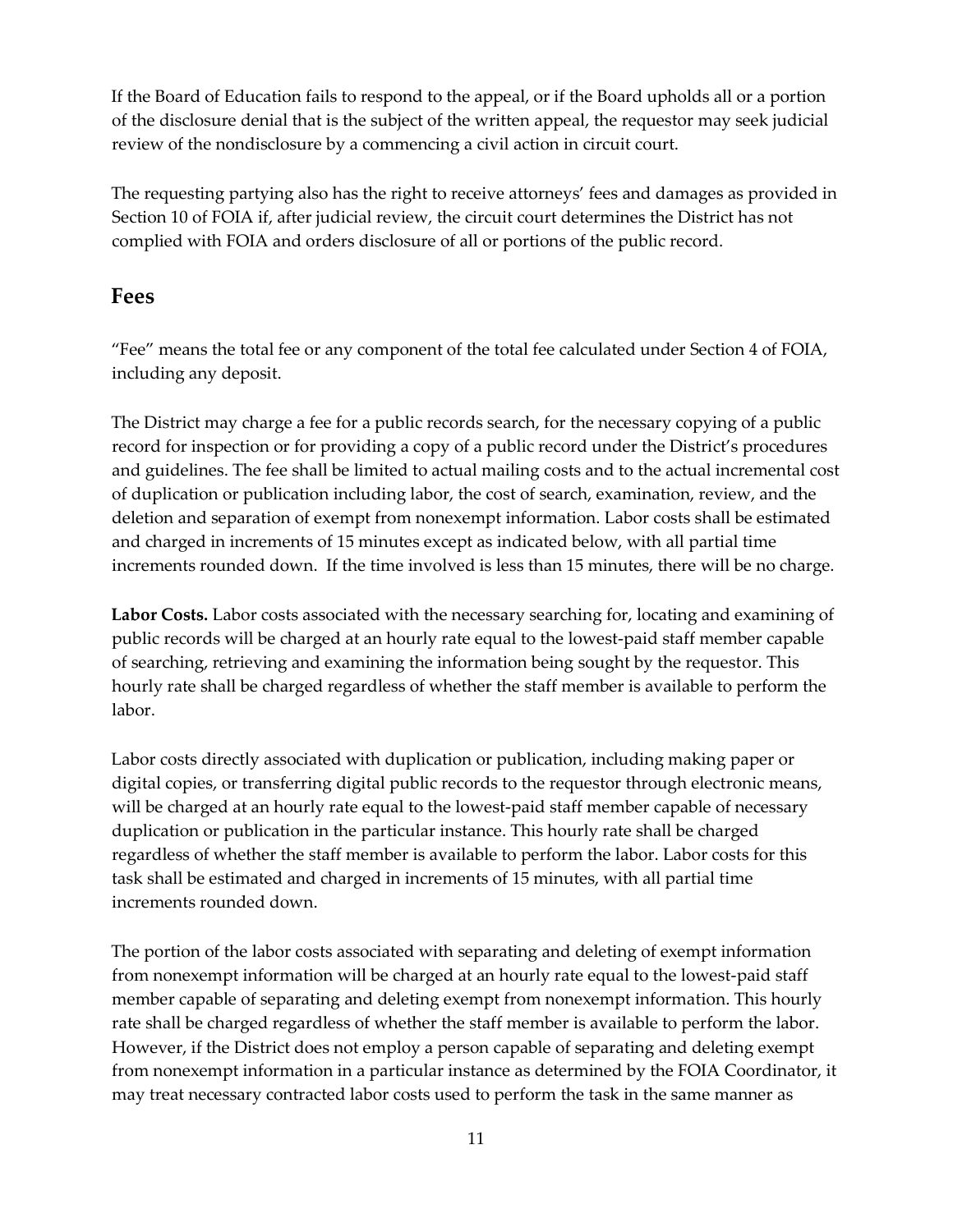employee labor costs when calculating the charges. The name of the contracted person or firm must be clearly noted in the fee itemization, and the total contracted labor costs shall not exceed an amount equal to six times the state minimum hourly wage rate, which is currently \$8.15.

The District shall not charge for labor directly associated with redaction if it knows or reasons to know that it previously redacted the public record in question and the redacted version is still in the District's possession.

**Unreasonably High Costs.** The District shall not charge for the cost of search, examination, review, and the deletion and separation of exempt from nonexempt information unless the failure to charge a fee would result in unreasonably high cost to the District because of the nature of the request in the particular instance. Under such circumstances, the District shall specifically identify the nature of the unreasonably high costs.

Costs for the search, examination review, and the deletion and separation of exempt from nonexempt information are "unreasonably high" when they are excessive and beyond the normal or usual amount for those services compared to the costs of the District's traditional FOIA requests. Some factors related to unreasonably high costs, but not limited to, include:

- Amount of labor/time needed to locate and search for requested records.
- The volume of files that have to be reviewed in order to locate the requested records.
- Amount of labor time needed to examine records to separate/redact exempt from nonexempt material.
- The available staffing to respond to the request.
- Amount of paper records that need to be copied.
- Amount of internal costs not budgeted for FOIA-related issues.

**Nonpaper Physical Media Costs.** For public records provided to a requestor on nonpaper physical media, the District may charge the actual and most reasonably economical cost of the computer discs, USB flash drives, or other digital or similar media.

**Cost of Paper Copies.** For paper copies of public records provided to a requestor, the District may charge the actual total incremental cost of necessary duplication or publication, not including labor. The cost of paper copies shall be calculated as a total cost per sheet of paper and shall be itemized and noted in a manner that expresses both the cost per sheet and the number of sheets provided. The fee shall not exceed 10 cents per sheet of paper for copies of public records made on  $8\frac{1}{2}$ " x 14" paper. The District shall utilize the most economical means available for making copies of public records, including using double-sided printing, if cost savings are applicable.

Copies for nonstandard sized sheets of paper will reflect the actual cost of the reproduction.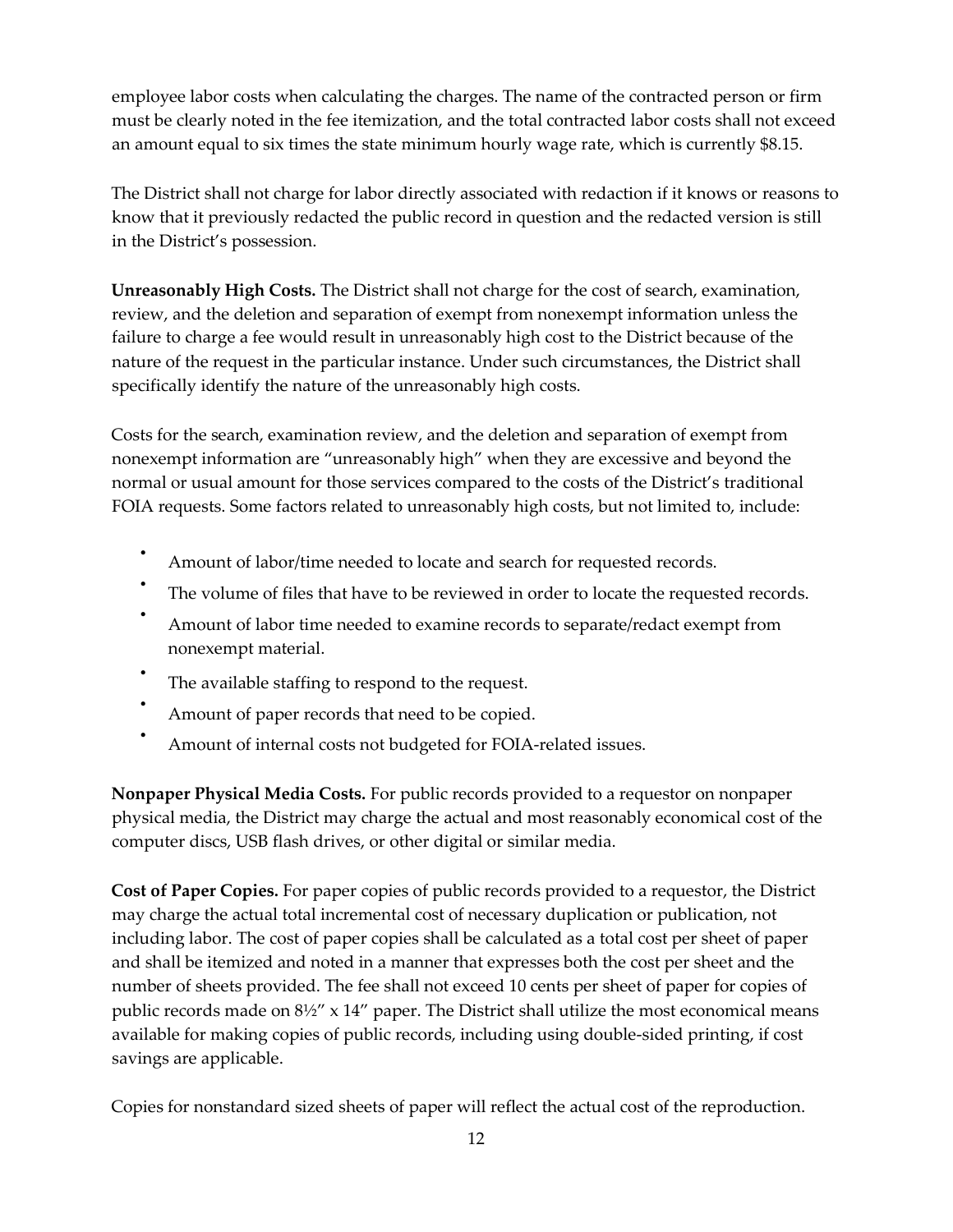**Mailing Costs.** The District will charge the actual cost of mailing and postal delivery confirmation for sending the public records in a reasonably economical and justifiable manner. The District shall not charge more for expedited shipping or insurance unless specifically stipulated by the requestor.

**Fringe Benefits Costs.** The District will add up to 50 percent to the applicable labor charge amount to cover or partially cover the cost of fringe benefits. The District will note the percentage multiplier used to account for benefits in the detailed fee itemization.

If a requestor stipulates that public records located on the District's website must be provided in a paper format or in a specific form of electronic media, the District shall provide the records in the requested format and charge the appropriate fee, which shall include a 100 percent fringe benefit multiplier that shall not exceed the actual costs of providing the information in the specified format.

**Overtime Costs.** Overtime wages will not be included in the calculation of labor costs unless overtime is specifically stipulated by the requestor and clearly noted in the detailed fee itemization.

**Itemization.** When calculating the labor costs, the District shall itemize fee components in a manner that expresses both the hourly wage and the number of hours charged.

**Fee Discounts and Waivers.** The District has determined that furnishing public records to any of the following persons or organizations is in the public interest and they shall be exempt from the first \$20 of fees incurred in a school fiscal year:

- a news media organization for dissemination to the general public
- a member of the Board
- a minor for use in a school or community organization civics project (ex. Boy Scout Citizenship merit badge)
- any nonprofit organization

The FOIA Coordinator may waive or reduce the labor and duplication costs associated with other public records requests if he or she determines that the request is in the public interest.

No charge for the first \$20 of a fee shall be made to an individual who submits an affidavit proving indigency or receipt of public assistance or, if not receiving public assistance, states facts showing inability to pay the cost because of indigency. If the requestor is eligible for the waiver, the District shall note the discount on the detailed fee itemization. If the requestor is ineligible for the waiver, the District shall inform him or her specifically of the reason for the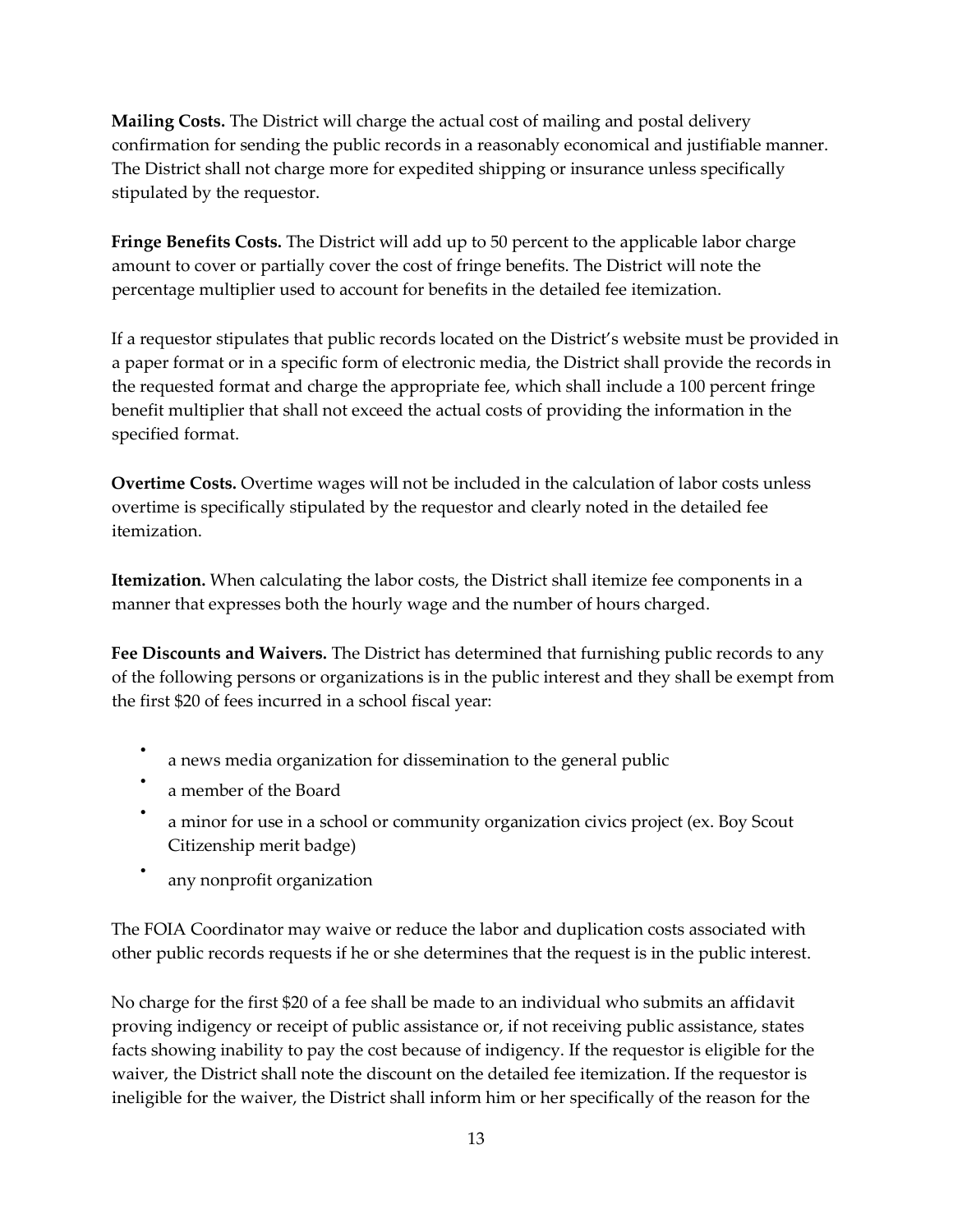ineligibility in the District's response to the public records request. A requestor shall be declared ineligible for the \$20 waiver if any of the following apply:

- The individual has previously received discounted copies of public records from the District twice during the current calendar year.
- The individual requests information in conjunction with outside parties who are offering or providing other remuneration to the individual to make the request. The District may require a statement from the requestor in the indigency affidavit that the request is not being made in conjunction with outside parties for payment or other remuneration.

A nonprofit organization formally designated by the state to carry out activities under subtitle C of the Developmental Disabilities Assistance and Bill of Rights Act of 2000, Public Law 106402, and the Protection and Advocacy for Individuals With Mental Illness Act, Public Law 99319, shall not be charged for the first \$20 of a fee if the public records request meets all of the following requirements:

- The request is made directly on behalf of the organization or its clients.
- The request is made for a reason wholly consistent with the mission and provisions of the laws under the Section 931 of the Mental Health Code, 1974 PA 258, MCL 330.1931.
- The request is accompanied by documentation of its designation by the state pursuant to the District's request.

**Fee Deposits.** In response to a public records request, the District shall require a good faith deposit from a requestor before processing a public records request if the entire fee estimate or charge exceeds \$50, based on a good faith calculation of the total fee. The deposit shall not exceed one-half of the total estimated fee as identified in a detailed fee itemization that shall accompany the request for the deposit.

A deposit required by the District is a fee.

•

The District's response shall also include a best efforts and good faith nonbinding estimate regarding the time frame it will take the District to comply with FOIA in providing the public records to the requestor.

**Nonpayments and Increased Fee Deposits.** If the District has granted and fulfilled a written request, but has not been paid in full the total amount of fees charged to the requestor, the District shall require a deposit of 100 percent of the estimated fee before it begins to process any subsequent public records requests from that individual if **all** of the following apply:

The final fee for the prior written request was not more than 105 percent of the estimated fee.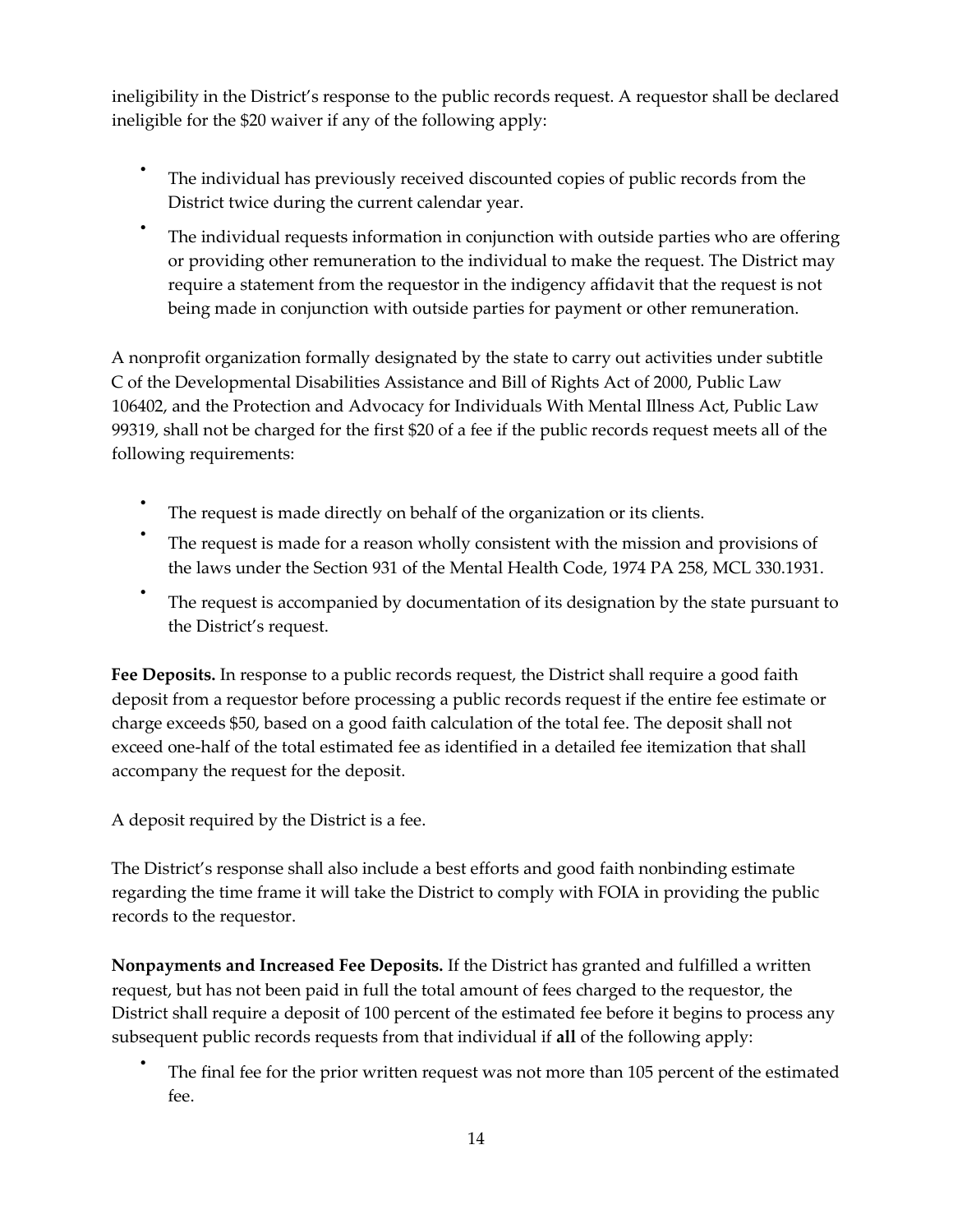- The public records made available contained the information being sought in the prior written request and are still in the District's possession.
- The public records were made available to the individual, subject to payment, within the District's good faith time frame estimate.
- Ninety days have passed since the District notified the individual in writing that the public records were available for pickup or mailing.
- The individual is unable to show proof or prior payment to the District.
- The District has calculated a detailed fee itemization that is the basis for the current increased estimated fee deposit.

The District shall not require an increased estimated fee deposit if **any** of the following apply:

- The individual is able to show proof of prior payment in full to the District.
- The District is subsequently paid in full for the applicable prior written request.
- Three hundred sixty-five days have passed since the individual made the written request for which full payment was not remitted to the District.

**Fee Appeals.** If the District requires a fee that exceeds the amount permitted under these procedures and guidelines or FOIA, the person making the request may commence a civil action in circuit court to pursue a fee reduction.

Or, the requestor may appeal the fee amount by submitting the appeal to the President of the District's Board of Education for scheduling on the agenda of the next Board meeting. The written appeal shall state the word "appeal" and detail the reason(s) for requesting the fee reduction and how the required fee exceeds the amounts permitted under the District's procedures and guidelines or FOIA.

The Board is not considered to have received the written appeal until the first regularly scheduled Board meeting following the submission of the written appeal.

The Board shall, within 10 business days after receiving the written appeal, do one of the following:

- Waive the fee.
- Reduce the fee and issue a written determination to the requesting person indicating the specific basis under FOIA that supports the required fee. The determination shall include a certification from the Board that the statements in the determination are accurate and that the reduced fee amount complies with the District's guidelines, procedures and FOIA.